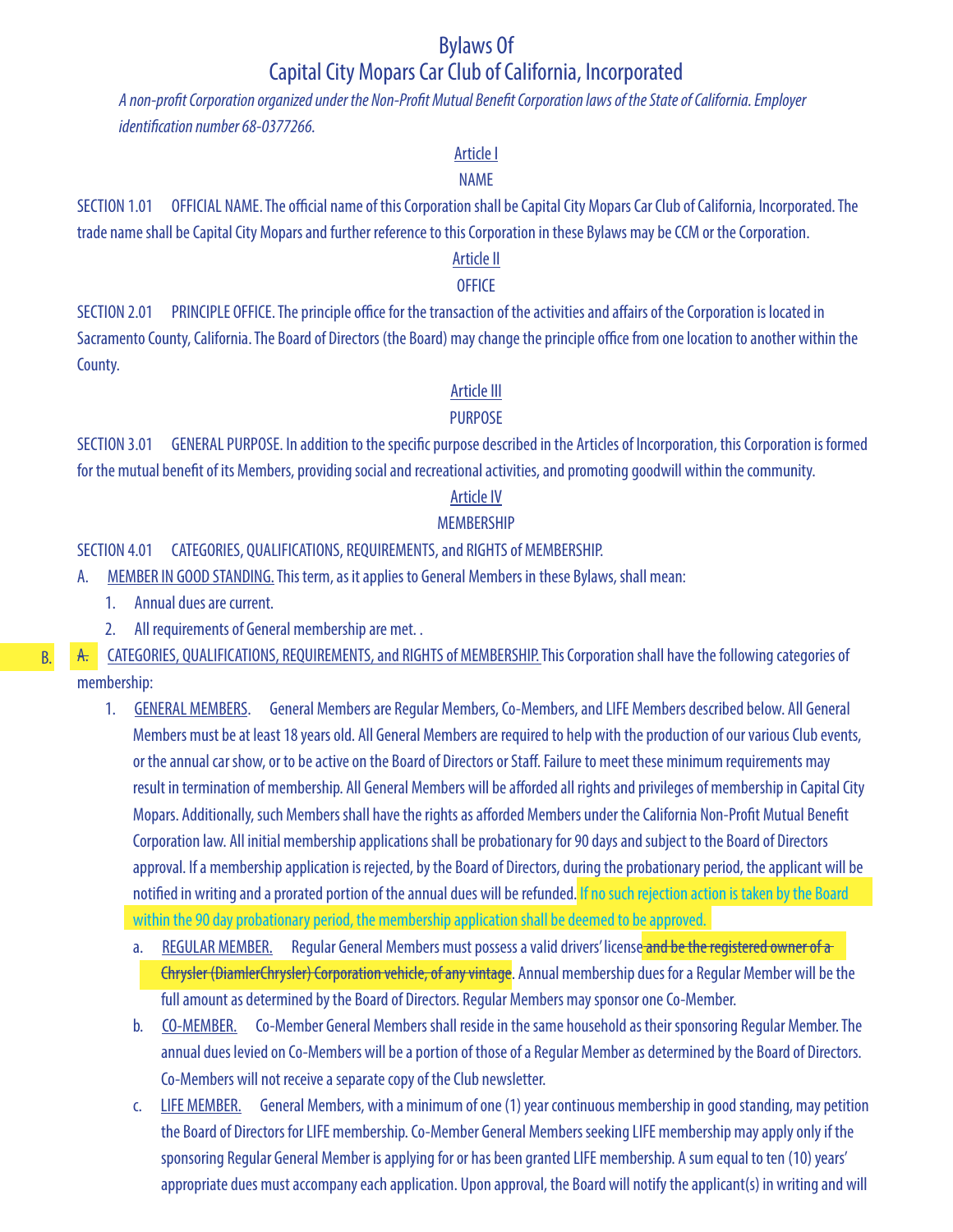include LIFE Member card(s). Upon disapproval, the Board will notify the applicant(s) in writing and will enclose a refund of the amount accompanying the application(s). The Board may also, by a majority vote, grant LIFE Membership, with or without receipt of any funds, for reasons such as extended service to the Club. LIFE Members must continue to maintain all the qualifications of General Members in good standing throughout their term of membership. LIFE Members will not pay any further annual dues but will be responsible for any assessments levied upon General Members by the Board of Directors. Life Members will be afforded all rights of General Members for the duration of their life span or the duration of the Corporation. LIFE membership shall not be rescinded, once established and maintained in good standing. In the event a LIFE Member becomes inactive in Club events, that Member will be converted to an Honorary Member.

## 1. OTHER MEMBERS.

a. ASSOCIATE MEMBER. An Associate Member is a Regular Member who, by determination of the Board of Directors, has not met or maintained all the qualifications of a Regular General Member in good standing. An Associate Member will have all rights afforded General Members with the exception of the right to vote or hold elective office. An Associate Member may be subsequently upgraded to Regular General Member status, by approval of the Board of Directors, upon meeting all qualifications of a Regular General Member in good standing. Associate Member dues will be the same amount as a Regular General Member.

HONORARY MEMBER. Honorary Members are persons selected by the Board of Directors for membership. Those selected will have provided a high level of support or service to the Club. Honorary Members will have no rights of membership except that they will be provided with a monthly issue of the Club newsletter and will be welcome at all Club meetings and activities. The duration of the Honorary membership will be determined by the Board of Directors. Honorary Members need not meet the requirements of General Members and will not be assessed any membership dues.

## SECTION 4.02 TERMINATION of MEMBERSHIP

#### (period) A.

2.

b.

A TERMINATION of MEMBERSHIP. A membership shall terminate, as determined by the Board of Directors, upon occurrence of any of

## the following events:

- 1. Resignation of a Member, upon written notice to the Corporation.
- 2. Expiration of the period of membership, unless the membership is renewed in compliance with the current membership application.
- 3. Occurrence of any event which renders a Member ineligible for membership.
- 4. Failure to meet all requirements of General membership.

## SECTION 4.03 MEMBERSHIP-MISCELLANEOUS

- A. Membership in CCM is not transferable.
- B. Membership in CCM may be suspended or terminated by a majority vote of the Board of Directors for conduct unbecoming a Member of CCM. No moneys shall be refunded upon suspension or termination.

#### ARTICLE V

## DUES and ASSESSMENTS

SECTION 5.01 DUES. Annual dues are due and payable as prescribed by the Board of Directors. Renewal notices shall be mailed one month prior to the due date. Dues shall be payable to CCM and are non-refundable upon payment except as provided under Article IV, SECTION 4.01 B 1.

SECTION 5.02 ASSESSMENTS. The Board of Directors shall have the right and obligation to levy any assessments to the Members as deemed necessary to meet the outstanding financial obligations of the Corporation.

#### ARTICLE VI

#### MEETINGS of MEMBERS

SECTION 6.01 GENERAL MEETING. General meetings of the Members shall be held at any location designated by the Board of Directors on a monthly basis with notification given to all Members in good standing. General meetings shall be for the purpose of giving monthly reports and conducting routine business and shall be open for attendance by all Members and guests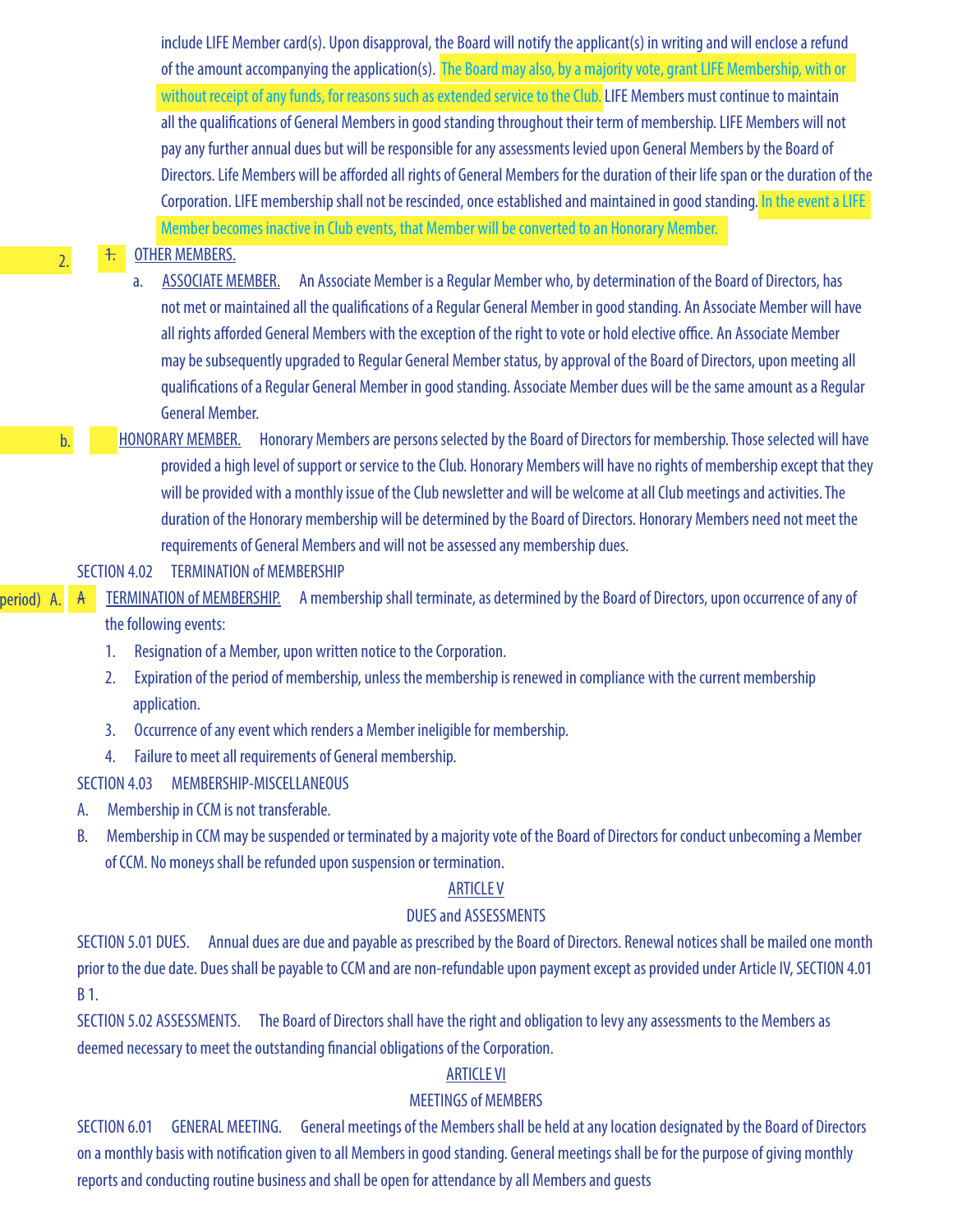SECTION 6.02 ANNUAL MEETING. The General meeting in February shall be known as the Annual meeting and shall be for the purpose of giving monthly and annual reports and conducting routine business.

SECTION 6.03 BOARD MEETING. Meetings of the Board of Directors shall be held at any location, designated by the Board of Directors, on a monthly basis with notification given to all Members in good standing. These meeting will be open for attendance by all Members in good standing. Board meetings shall be for the purpose of planning and executing the business of the Corporation.

A. QUORUM. A majority of the Board of Directors shall constitute a quorum.

SECTION 6.04 SPECIAL MEETING. A Special meeting may be held upon the call of the President or on written request of twenty (20) General Members. The purpose of the meeting shall be set forth in the notice and will be open for attendance by all Members in good standing.

## ARTICLE VII

## VOTING

SECTION 7.01 QUORUM. Twenty (20) percent of the General membership shall constitute a quorum. SECTION 7.02 VOTING

A. ELIGIBILITY to VOTE. Subject to the provisions of the CALIFORNIA NON-PROFIT MUTUAL BENEFIT CORPORATION law, persons entitled to vote at General meetings of Members shall be General Members in good standing. Each General Member is entitled to one (1) vote.

B. MANNER of CASTING VOTES. Voting may be voice or ballot; provided, however, that any election of, or removal of Officers must be by written ballot as prescribed by the Board of Directors.

C. MAJORITY VOTE. If a quorum is present, the vote of the majority is binding.

D. TELLER COMMITTEE. The President shall appoint three (3) CCM General Members, to the committee, whose duties shall be to tally the votes cast for election of Officers. The three Members selected shall not be current Board Members or be found on the candidates of record for the current election, unless running unopposed.

E. REVOCATION. A written ballot may not be revoked.

### ARTICLE VIII

#### ELECTION of OFFICERS

SECTION 8.01 NOMINATION by COMMITTEE. At or before the October General membership meeting, the Board of Directors shall select and appoint the Chairperson of the Nominating Committee. The Chairperson shall subsequently select a committee to assist in soliciting qualified candidates for election as Officers. The committee shall maintain a list of qualified candidates, whether solicited or voluntary, and the Chairperson shall make their preliminary report of qualified candidates to the Board of Directors at the October Board meeting.. This report will be published in the November issue of the Club newsletter.

SECTION 8.02 NOMINATIONS. At the November General membership meeting, the Chairperson of the Nominating Committee will solicit any additional nominations. Any General Member, in good standing, may place names in nomination at this time. The chairperson will add these additional names of qualified candidates to their list. When nominations from the floor are completed, the Chairperson of the Nominating Committee will nominate all qualified candidates on their list. The required second for these nominations may come for any General Member in good standing present at this meeting.

SECTION 8.03 FINAL NOMINATING COMMITTEE REPORT. The Chairperson of the Nominating Committee shall make the final report to the Board at the November Board meeting. This report will contain the final list of candidates for election and will be published in the December issue of the Club newsletter. Ballots, listing all candidates, will be generated by the Board.

SECTION 8.04 ELECTIONS. The election of Officers will be held at the December General meeting. All general Members, in good standing, present at this meeting will be provided a ballot. Voting for the election of Officers, at this meeting, will follow the format set forth in Article VII.

#### ARTICLE IX.

#### **OFFICERS**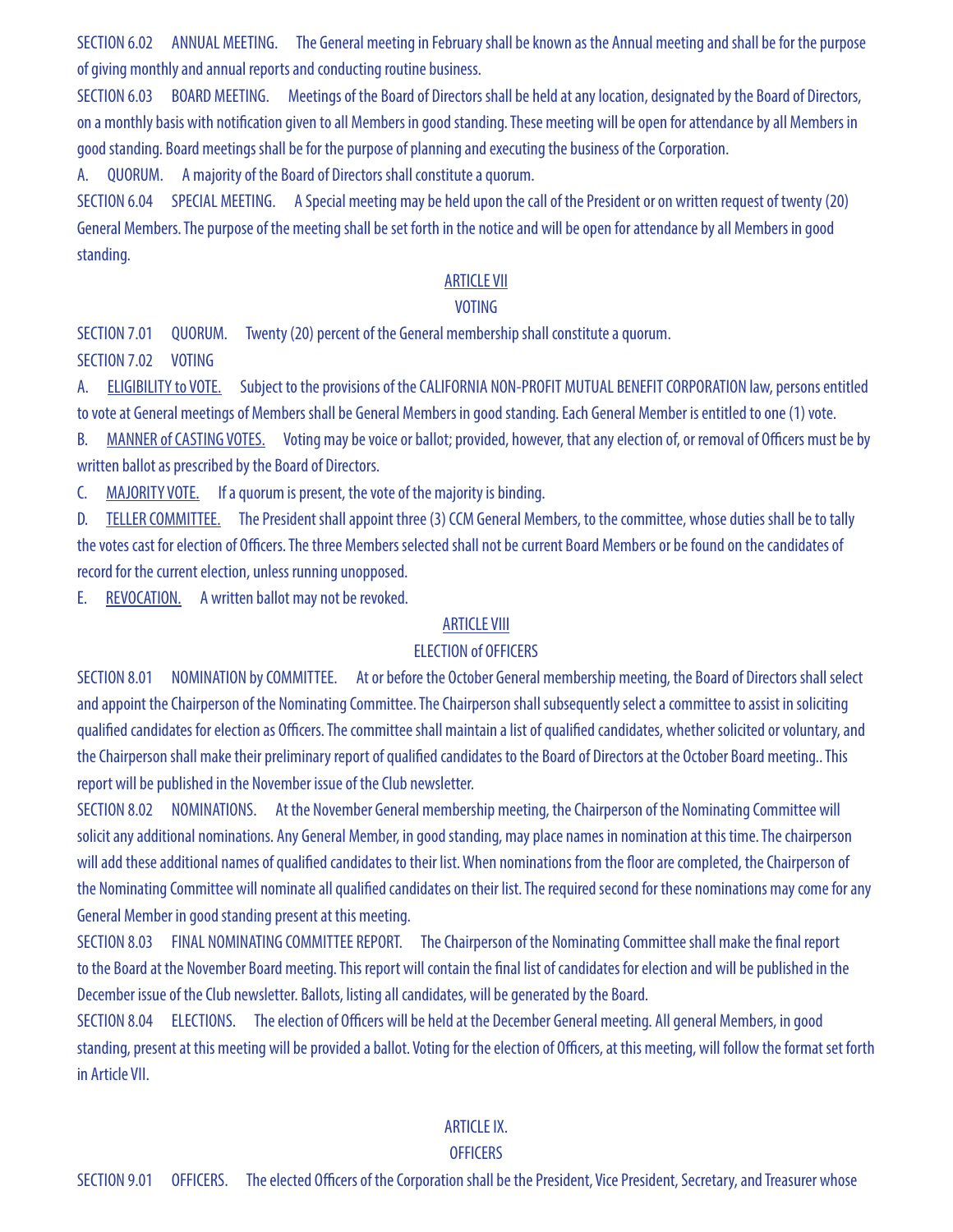duties shall be as follows:

A. PRESIDENT. The President shall, subject to the control of the Board, be the General Manager of the Corporation and generally supervise, direct, and control the activities and affairs of the Corporation. The President shall preside at all meetings of the Members and meetings of the Board. The President shall have such other powers and duties as may be prescribed by the Board or the Bylaws.

B. VICE PRESIDENT. In the absence or disability of the President, the Vice President shall perform all the duties of the President and, when so acting, shall have all of the powers of and be subject to all of the restrictions upon the President. The Vice President shall have such other powers and perform such other duties as may be prescribed by the Board or the Bylaws.

C. SECRETARY.

1. BOOK of MINUTES. The Secretary shall keep a book of minutes of all meetings with the time and place of holding, whether Annual, General, Board, or Special, and if Special, how authorized, the notice given, the names of those present, and the number of Members present. The Secretary shall keep a copy of the ARTICLES of INCORPORATION and BYLAWS, as amended to date.

2. MEMBERSHIP RECORDS. The Secretary shall keep or caused to be kept at a place determined by resolution of the Board, a record of the Corporations Members, showing names of all Members, their addresses, and the category of membership held by each.

3. NOTICES and OTHER DUTIES. The Secretary shall give, or cause to be given, notice of all meetings of Members, whether Annual, General, Board, or Special. The Secretary shall be responsible for the correspondence of the Corporation and shall be the Historian of the Corporation. The Secretary shall have such other powers and perform such other duties as may be prescribed by the Board or the Bylaws.

D. TREASURER

1. BOOK of ACCOUNT. The Treasurer shall project a budget, shall keep and maintain adequate and correct books and accounts of the properties and transactions of the Corporation, and shall send or cause to be sent to the Members and Board such financial statements and reports as are required by law or these Bylaws. The books of account shall be open to inspection by any General Member at all reasonable times.

#### (spelling)

2. DEPOSITS and DISBURSEMENT of MONEYS and VALUABLES. The Treasurer shall deposit all money and other valuables in the name and to the credit of the Corporation with such depositories as may be designated by the Board; shall disburse the funds of the Corporation as may be ordered by the Board; shall make a financial report at every Club meeting, and shall render to the President and Board an annual financial report showing all income and disbursement at the last meeting of their term. The Treasurer shall have such other powers and perform such other duties as may be prescribed by the Board or the Bylaws.

SECTION 9.02 QUALIFICATIONS. An Officer of this Corporation must be a General Member in good standing and for the Presidency have at least one year experience as an officer or in a staff or board position.

SECTION 9.03 TERM of OFFICE. The term of office for all elected Officers will be the calendar year (January 1 to December 31) for which elected.

A. EVENTS CAUSING VACANCY. A vacancy or vacancies of an Office shall exist on the occurrence of any of the following:

- 1. The death or resignation of an Officer.
- 2. The vote of the General Members to remove an Officer.
- 3. Any other event causing a vacancy under the CALIFORNIA NON-PROFIT MUTUAL BENEFIT CORPORATION laws.

A. RESIGNATION. Any Officer may resign, effective immediately, upon giving written notice to the Board unless the notice specifies a later time for the resignation to become effective. If the resignation of an Officer is effective at a later time, a successor may be elected to take office when the resignation becomes effective.

B. FILLING VACANCIES. Vacancies created by Section 9.04A must be filled by Special election, except if the vacancy occurs within sixty (60) days of the December General elections.

1. In the event of a vacancy, the remaining elected Officers will assume responsibility for the duties of the vacant position.

#### ARTICLE X

#### BOARD of DIRECTORS

SECTION 10.01 POWERS. Subject to the provisions and limitations of our Articles of Incorporation, CALIFORNIA NON-PROFIT MUTUAL

9.03A

B.

C.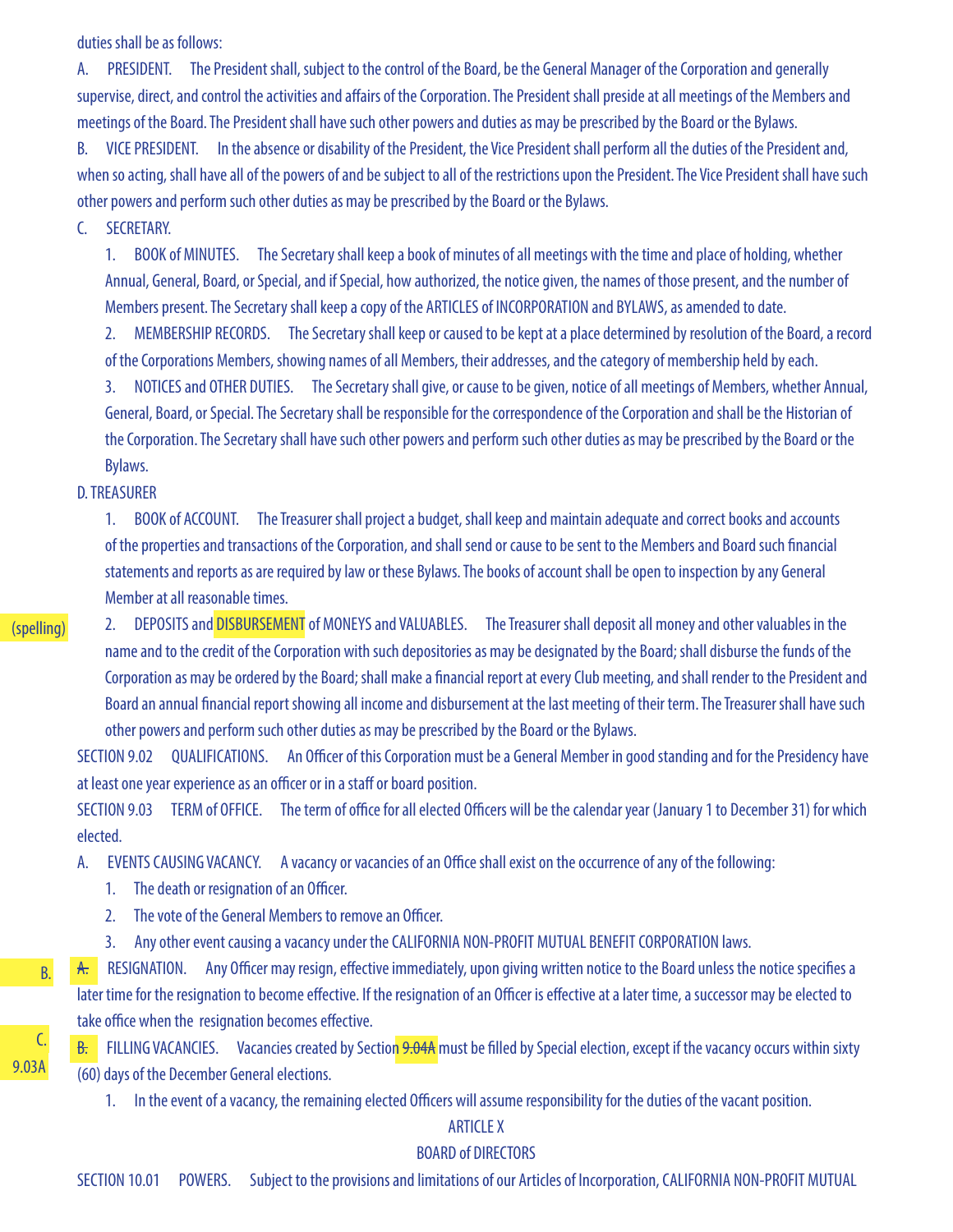BENEFIT CORPORATION law, any other applicable laws, and these Bylaws, relating to action required to be approved by the **Member**, the activities and affairs of the Corporation shall be managed, and all Corporate power shall be exercised, by the Board of Directors, hereafter referred to as the Board. **Members** 

SECTION 10.02 NUMBER and QUALIFICATIONS of DIRECTORS. The minimum number of Directors shall be nine (9). Additional positions may be created and filled at the Board of Directors meeting, in the manner described for the appointment of Board Members. Directors shall be General Members in good standing. The Board of Directors shall consist of the following elected and appointed Directors:

- 1. President, elected
- 2. Vice President, elected
- 3. Secretary, elected
- 4. Treasurer, elected
- 5. Car Show Coordinator, appointed
- 6. Newsletter Editor, appointed
- 7. Activities Coordinator, appointed
- 8. Membership Director, appointed
- 9. Web Master, appointed

SECTION 10.03 APPOINTED DIRECTORS. These positions will be filled by General Members appointed by the President and ratified by a majority vote of the elected Officers. The duties shall be as follows:

A. CAR SHOW COORDINATOR. This person shall be responsible for planning, promoting, and organizing the CAR SHOW, subject to approval of the Board.

B. NEWSLETTER EDITOR. This person shall be responsible for all of CCM's monthly publications. Due to time constraints in printing and mailing all publications in a timely manner, prior approval by the Board is waived for this function. Pending Board review that certain materials were inappropriate or incorrect, withdrawals of statements made or information deemed incorrect will be rescinded or corrected in following issues.

C. ACTIVITIES COORDINATOR. This person shall be responsible for all fund-raisers as pertaining to the betterment of the Corporations financial condition, subject to the approval of the Board. This person shall be responsible for organizing activities at CCM's parties, barbecues, picnics, or any such event, excluding the CAR SHOW, sponsored by CCM.

D. MEMBERSHIP DIRECTOR. This person shall keep a roster of Corporation Members, showing the name, address, home and business phone numbers, date joined, date membership expires, and cars owned. This club roster shall be the property of CCM and used exclusively for official club business and shall be updated monthly, or as needed and distributed to Board Members only. The social roster will contain only that information released by the members which will only consist of Member/ Co-member name, city, home phone, email address and cars owned. The Membership Director will maintain Member name tags and sign-in sheets for Members and guests at each General meeting. Additionally, the Membership Director is responsible for ordering and issuing Member t-shirts. All current membership applications will be kept on file and all past applications shall be kept in archive.

E. WEB MASTER. This person will maintain and be responsible for the CCM web site. The Web Master will determine the structure and content of the web site. The Board of Directors will be responsible for overseeing web site contents, as necessary.

SECTION 10.04 TERM of OFFICE. Appointed Directors shall serve, at the discretion of the elected Officers, until the end of the calendar year of appointment. The exception will be the Car Show Coordinator, who shall be appointed and serve for one year, commencing at the August Board meeting.

A. EVENTS CAUSING VACANCY. A vacancy or vacancies on the Board shall exist on the occurrence of any of the following:

- 1. The vote of the elected Officers to remove an appointed Board Member for excessive or unexplained absences at General and/or Board meetings.
- 2. The death or resignation of any Board Member.
- 3. The vote of the General Members to remove any Board Member.
- 4. An increase in the authorized number of Board positions as determined by the elected Officers.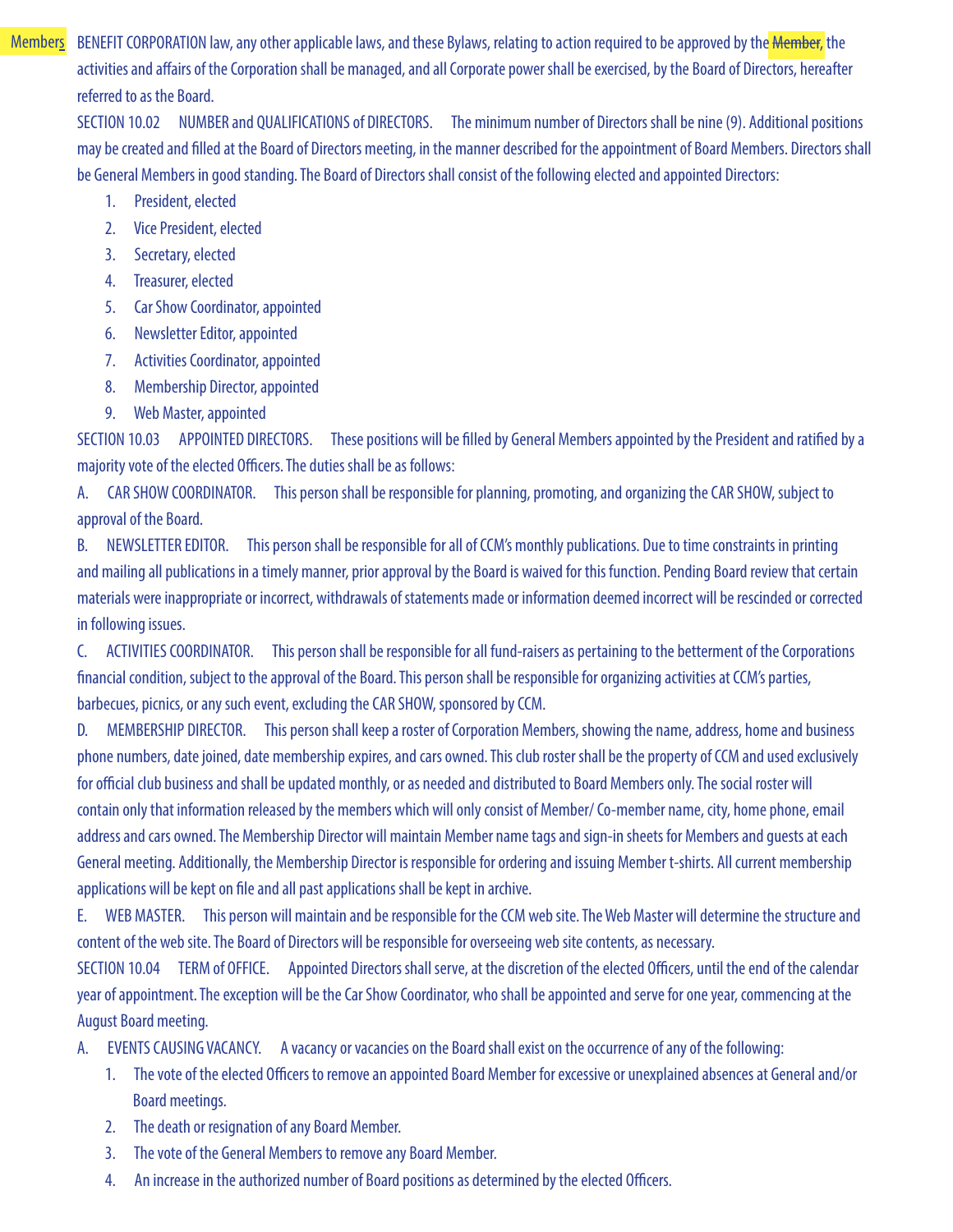5. Any other event causing a vacancy under the CALIFORNIA NON-PROFIT MUTUAL BENEFIT CORPORATION laws.

A. RESIGNATION. Any appointed Board Member may resign, effective immediately, upon giving written notice to the President or Secretary unless the notice specifies a later time for the resignation to become effective. If the resignation of a Board Member is effective at a later time, a successor may be selected to fill the position when the resignation becomes effective.

B. FILLING VACANCIES. Except for vacancies of elected Officers, vacancies on the Board will be filled in accordance with Section 10.03. Vacancies of elected Officers will be filled in accordance with Section 9.04C.

1. In the event of a vacancy, the Board of Directors will assume responsibility of the duties of the vacant position(s) until filled.

# ARTICLE XI

## **COMMITTEES**

SECTION 11.01 STANDING COMMITTEES. All standing committees shall be composed of General Members in good standing. The chairperson for these committees will be appointed by the President and be ratified by and will report to the Board of Directors.

## ARTICLE XII

#### MISCELLANEOUS

SECTION 12.01 ANNUAL REPORTS. The Corporation shall notify each Member yearly of the Members right to receive a financial report pursuant to this Section. Upon written request, the Member shall receive the most up-to-date annual report. An annual report shall be prepared and presented at the Annual meeting. Such report shall contain the following information in appropriate detail:

1. A balance sheet as of the end of such fiscal year.

B.

C. 9.03C

> 2. Any information required by CORPORATIONS CODE, SECTION 58322 regarding indemnification and certain transactions. This report shall be accompanied by the certificate of an authorized Officer of the Corporation that such statement was prepared, without audit, from the books and records of the Corporation. In addition, if this Corporation engages in transaction or indemnification as set forth in CORPORATIONS CODE, SECTION 58322, it shall furnish annually to its Members and Directors a statement of such transaction or indemnification.

SECTION 12.02 RULES of ORDER. Robert's Rules of Order Revised shall govern meetings of the Board and meetings of the Members. SECTION 12.03 BYLAWS. These Bylaws shall be reviewed annually by the Board of Directors.

#### ARTICLE XIII

#### **DISSOLUTION**

SECTION 13.01 DISSOLUTION. In the event of a dissolution of the Corporation, all General Members in good standing shall receive a pro rata distribution of all assets, exclusive of all those held in charitable trust, remaining after payment of or provision for the payment of obligations and debts of the Corporation and the provision for any other payment required under applicable law.

#### ARTICLE XIV

#### AMENDMENTS

#### (spelling) SECTION 14.01 AMENDMENTS. Unless otherwise stipulated in these Bylaws, new Bylaws may be adopted or these Bylaws may be amended or repealed by the affirmative vote of a majority of the voting Members. All General Members in good standing shall be provided a ballot for the purpose of approving or disapproving amendments to the Bylaws.

#### WRITTEN CONSENT of DIRECTORS ADOPTING BYLAWS

I, the undersigned, as Secretary of Capital City Mopars Car Club of California, Incorporated, a California Non-Profit Mutual Benefit Corporation, and pursuant to authority granted to the Board of Directors by these Bylaws to take action by unanimous written consent without meeting, consent to, and hereby do, adopt the foregoing Bylaws, as amended October 15,2002, in accordance with SECTION 14.01 of these Bylaws, consisting of six (6) pages, as the Bylaws of this Corporation.

Dated: Jan 15, 2003 Signature: *(signed)* Arthur Dalby, Secretary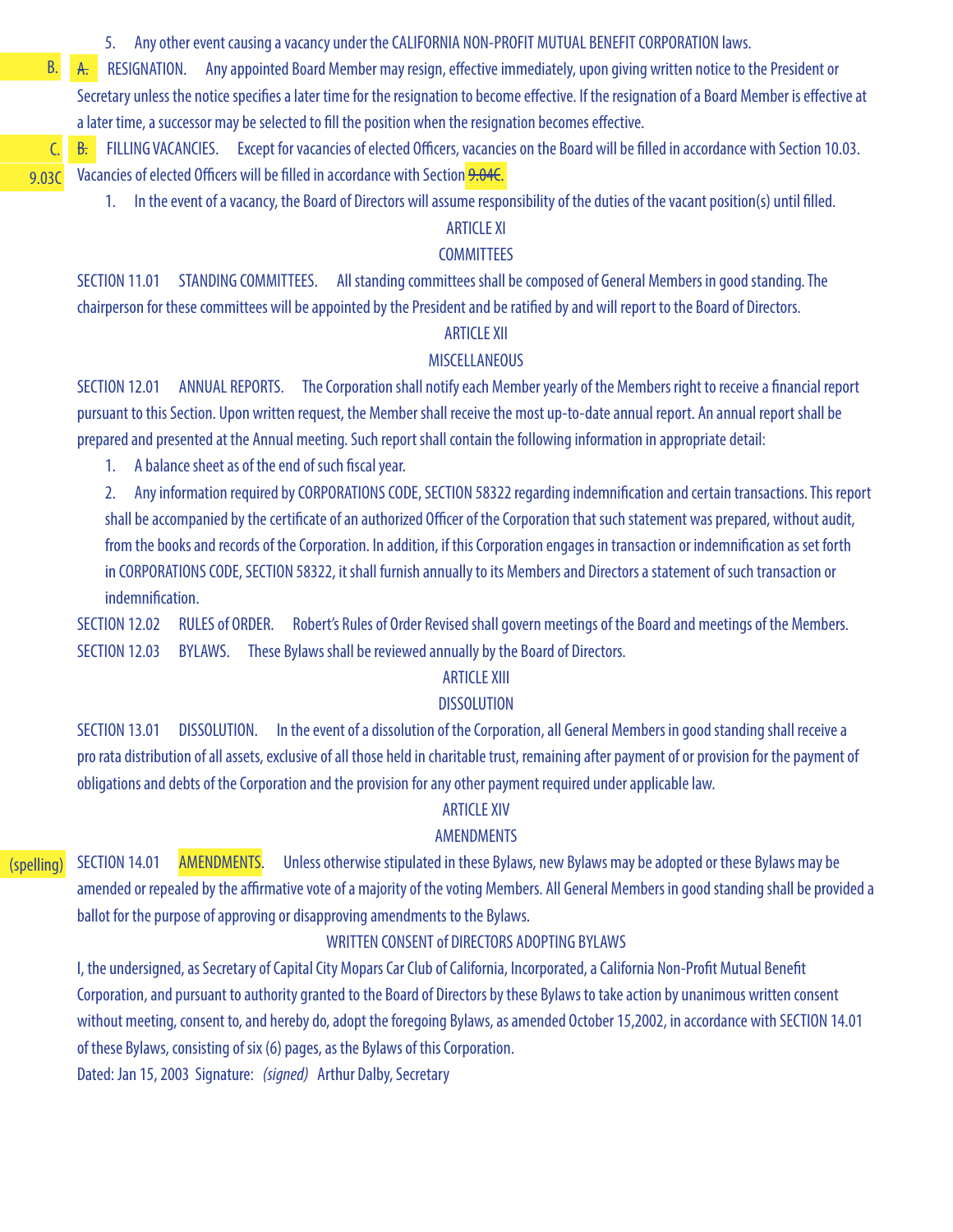

May 5, 2022

Dear Capital City Mopars Member:

Per CCM ByLaws, the ByLaws must be reviewed and updated yearly. The CCM Board of Directors has reviewed and revised the ByLaws and hereby submit the substantive changes\* to the Membership for a formal vote.

On page 2 of this letter are quoted the pertinent sections, with all changes highlighted in yellow. Additions are in yellow only, and deletions are in yellow and in strike-out text (strike-out). Text not highlighted in yellow is the same as existing ByLaws.

Please review these changes, and return the enclosed postcard, having marked YES to approve and accept the changes, and NO to disapprove the changes. Any questions or comments may be directed to CCM President Mark Perry -- mark@chlngr.com or 916-956-8863, or to CCM Vice President Mike Allen -- (916) 207-7746.

By way of explanation (from Mark Perry), the changes in Section 4.04B1 and 4.01B1a reflect practices the Club has been doing on a regular basis for at least several years. The changes in Section 4.01b1c are intended to relieve Life Members of the obligations of General Membership when they have moved out of our area or otherwise become inactive, and still allow them to retain their Membership status.

If you wish to review, or download and print the CCM ByLaws, the current ByLaws are available on the Members page of our website.

Thank you.

Mark Perry, President C

Capital City Mopars 916-956-8863 mark@chlngr.com

\* Some of the changes involved correcting spelling and accurate section and sub-section numbers. These are not included here as they are simple corrections.

PS: If you want to be a part of the 2023 ByLaws review/revision team, please let us know.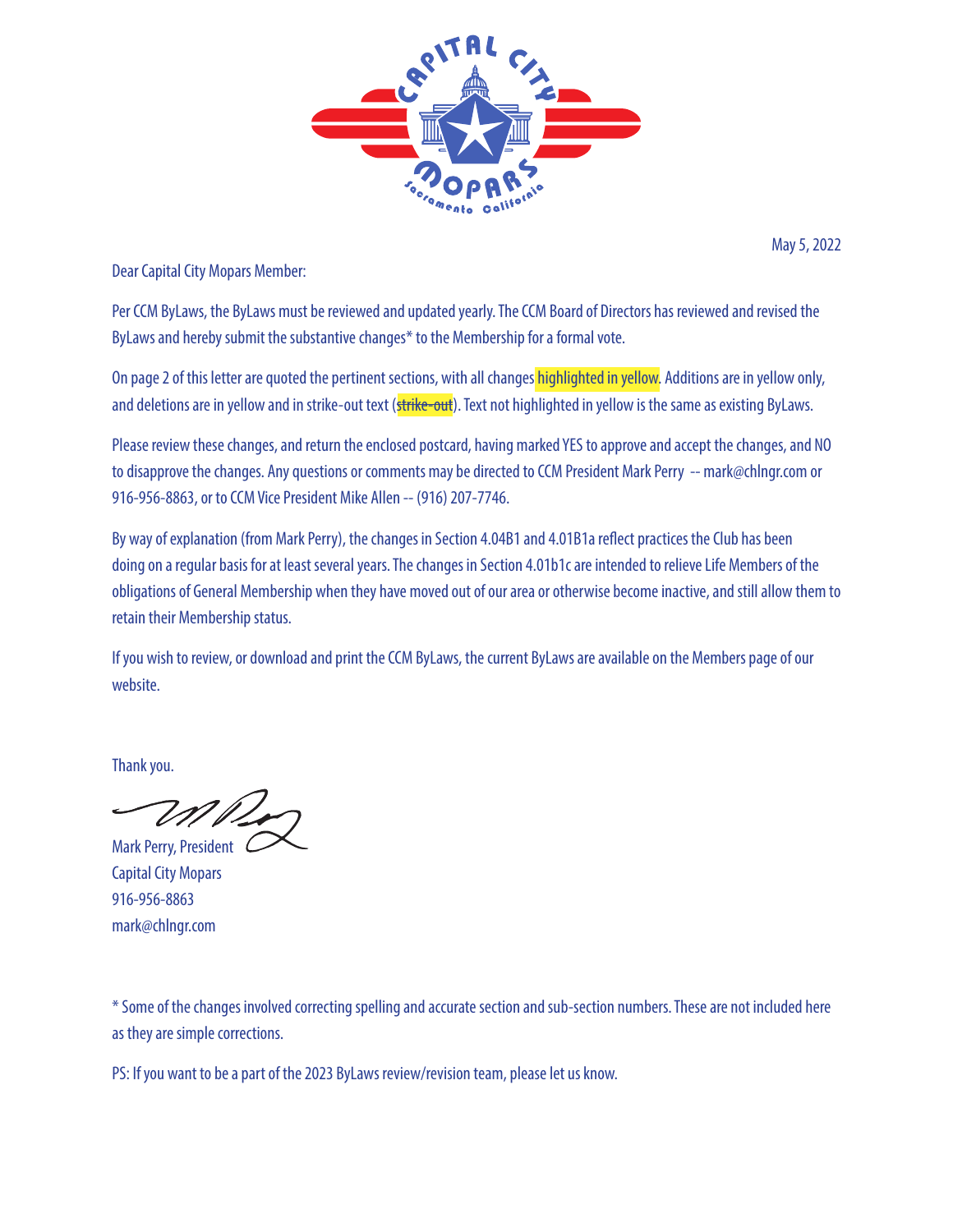## SECTION 4.01 CATEGORIES, QUALIFICATIONS, REQUIREMENTS, and RIGHTS of MEMBERSHIP.

- A. MEMBER IN GOOD STANDING. This term, as it applies to General Members in these Bylaws, shall mean:
	- 1. Annual dues are current.
	- 2. All requirements of General membership are met. .

B. CATEGORIES, QUALIFICATIONS, REQUIREMENTS, and RIGHTS of MEMBERSHIP. This Corporation shall have the following categories of membership:

- 1. GENERAL MEMBERS. General Members are Regular Members, Co-Members, and LIFE Members described below. All General Members must be at least 18 years old. All General Members are required to help with the production of our various Club events, or the annual car show, or to be active on the Board of Directors or Staff. Failure to meet these minimum requirements may result in termination of membership. All General Members will be afforded all rights and privileges of membership in Capital City Mopars. Additionally, such Members shall have the rights as afforded Members under the California Non-Profit Mutual Benefit Corporation law. All initial membership applications shall be probationary for 90 days and subject to the Board of Directors approval. If a membership application is rejected, by the Board of Directors, during the probationary period, the applicant will be notified in writing and a prorated portion of the annual dues will be refunded. If no such rejection action is taken by the Board within the 90 day probationary period, the membership application shall be deemed to be approved.
	- a. REGULAR MEMBER. Regular General Members must possess a valid drivers' license and be the registered owner of a Chrysler (DiamlerChrysler) Corporation vehicle, of any vintage. Annual membership dues for a Regular Member will be the full amount as determined by the Board of Directors. Regular Members may sponsor one Co-Member.
	- b. CO-MEMBER. Co-Member General Members shall reside in the same household as their sponsoring Regular Member. The annual dues levied on Co-Members will be a portion of those of a Regular Member as determined by the Board of Directors. Co-Members will not receive a separate copy of the Club newsletter.
	- c. LIFE MEMBER. General Members, with a minimum of one (1) year continuous membership in good standing, may petition the Board of Directors for LIFE membership. Co-Member General Members seeking LIFE membership may apply only if the sponsoring Regular General Member is applying for or has been granted LIFE membership. A sum equal to ten (10) years' appropriate dues must accompany each application. Upon approval, the Board will notify the applicant(s) in writing and will include LIFE Member card(s). Upon disapproval, the Board will notify the applicant(s) in writing and will enclose a refund of the amount accompanying the application(s). The Board may also, by a majority vote, grant LIFE Membership, with or without receipt of any funds, for reasons such as extended service to the Club. LIFE Members must continue to maintain all the qualifications of General Members in good standing throughout their term of membership. LIFE Members will not pay any further annual dues but will be responsible for any assessments levied upon General Members by the Board of Directors. Life Members will be afforded all rights of General Members for the duration of their life span or the duration of the Corporation. LIFE membership shall not be rescinded, once established and maintained in good standing. In the event a LIFE Member becomes inactive in Club events, that Member will be converted to an Honorary Member.
- 2. OTHER MEMBERS.
	- a. ASSOCIATE MEMBER. An Associate Member is a Regular Member who, by determination of the Board of Directors, has not met or maintained all the qualifications of a Regular General Member in good standing. An Associate Member will have all rights afforded General Members with the exception of the right to vote or hold elective office. An Associate Member may be subsequently upgraded to Regular General Member status, by approval of the Board of Directors, upon meeting all qualifications of a Regular General Member in good standing. Associate Member dues will be the same amount as a Regular General Member.
	- HONORARY MEMBER. Honorary Members are persons selected by the Board of Directors for membership. Those selected will have provided a high level of support or service to the Club. Honorary Members will have no rights of membership except that they will be provided with a monthly issue of the Club newsletter and will be welcome at all Club meetings and activities. The duration of the Honorary membership will be determined by the Board of Directors. Honorary Members need not meet the requirements of General Members and will not be assessed any membership dues.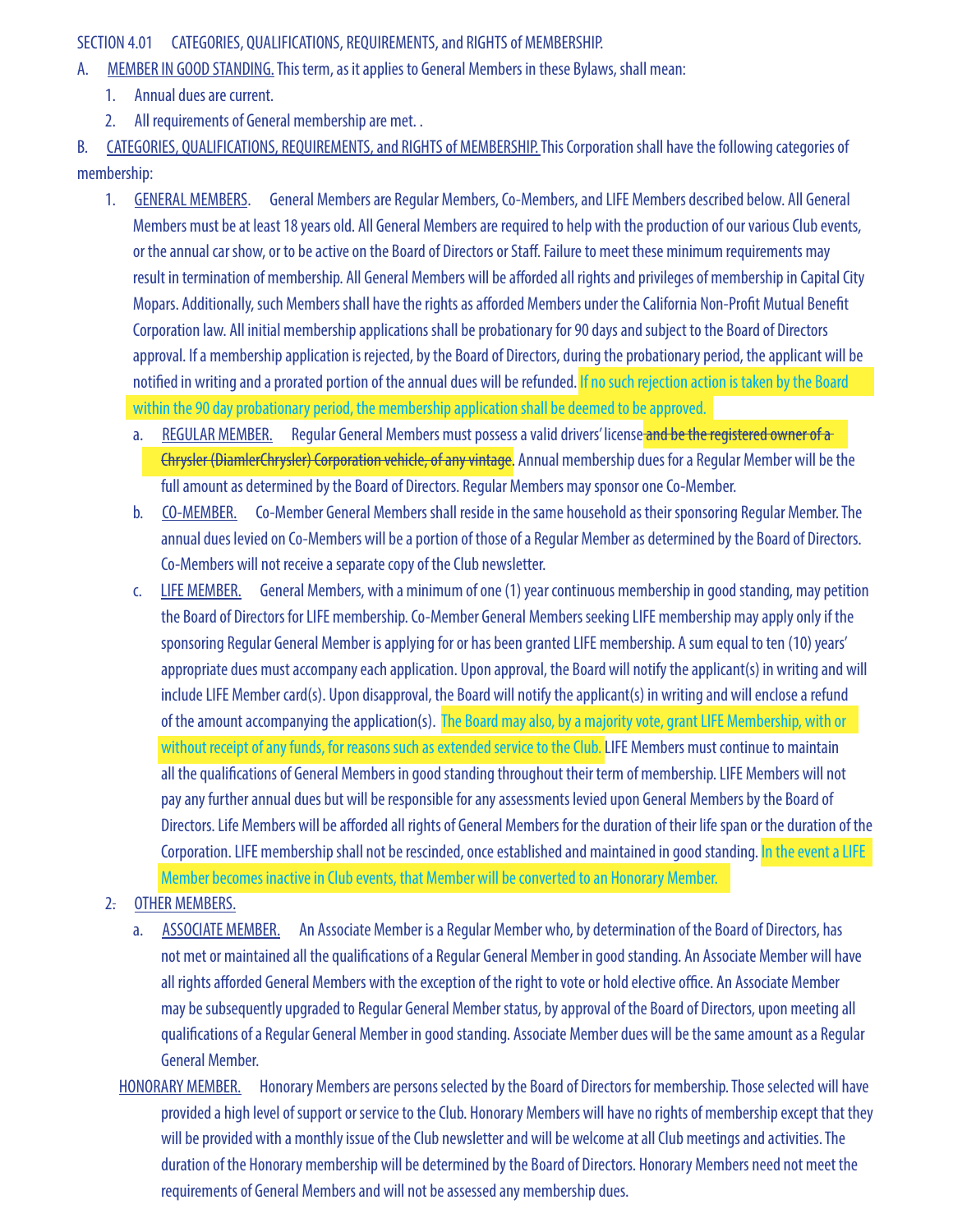| Signature | Comments: | Moldo not approve the CCM ByLaws changes. | T YES I approve the changes to the CCM ByLaws. | Signature | Comments: | Moldo not approve the CCM ByLaws changes. | T YES I approve the changes to the CCM ByLaws. |
|-----------|-----------|-------------------------------------------|------------------------------------------------|-----------|-----------|-------------------------------------------|------------------------------------------------|
| Signature | Comments: | Moldo not approve the CCM ByLaws changes. | T YES I approve the changes to the CCM ByLaws. | Signature | Comments: | Moldo not approve the CCM ByLaws changes. | T YES I approve the changes to the CCM ByLaws. |